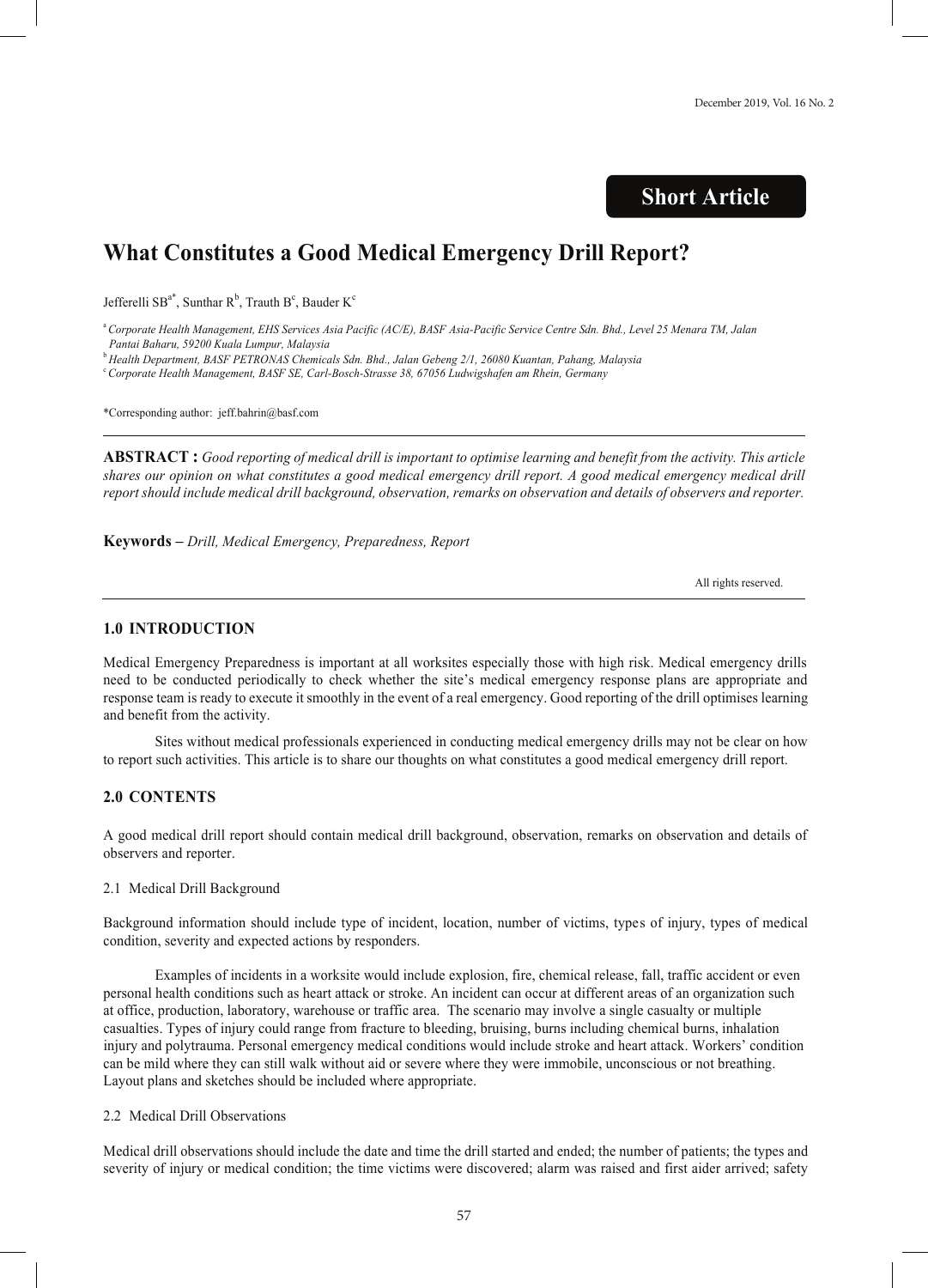aspects such as patient and rescuer safety; personal protective equipment (PPE) used; decontamination done; first aid or treatment given and quality ; documentation of measures taken by responder (photograph of measure are helpful); transfer of patient from scene to treatment area and ambulance and; time of ambulance arrived and transferred patient to hospital; command, control and communication at the scene. When receiving the call, the following "ETHANE" should be specifically addressed by the receiver.

| E | Exact location                                                |
|---|---------------------------------------------------------------|
| т | Time when it occurred                                         |
| н | Hazard identified                                             |
| A | Access to location status                                     |
| N | Number of casualties                                          |
| E | Emergency devices (other than medical team) that have arrived |

#### 2.3 Medical Drill Observations

During a medical emergency drill, observers should identify and remark on good practices and areas for improvement observed. Table 1 below provides examples.

| Aspect                                                             | Good Practice                                                                                | Area for Improvement                                         |
|--------------------------------------------------------------------|----------------------------------------------------------------------------------------------|--------------------------------------------------------------|
| Scenario                                                           | Likely situation, <i>i.e.</i> heart attack in<br>office                                      | Unlikely situation, i.e. 5<br>casualties in small plant      |
| Alarm raised                                                       | Immediately                                                                                  | Late                                                         |
| First Aider arrival                                                | Within 5 minutes                                                                             | More than 5 minutes                                          |
| Safety (patient and responder,<br>including external)              | Respected. Explain risks, provide<br>SDS*, CEMG**                                            | Disregarded                                                  |
| PPE provided and used (including<br>external team)                 | Appropriate <i>i.e.</i> gloves, apron,<br>respirator shield, shoes worn properly             | Not used or improperly used                                  |
| Decontamination                                                    | Done immediately, 15-20 minutes<br>duration, remove clothes                                  | Inadequate or inappropriate                                  |
| First Aid or treatment                                             | Given, proper equipment and<br>technique.                                                    | Inadequate or inappropriate                                  |
| Documentation of measures                                          | Number of victims, condition, what<br>was done                                               | Inadequate or inappropriate                                  |
| Transfer of patient from scene to<br>treatment area and ambulance  | Proper lifting and transfer technique.<br>Worker secured to avoid risk of falling            | Improper and insecure                                        |
| Ambulance, equipment and medical<br>team for severity of condition | If severe, fully equipped cardiac<br>ambulance with doctor, paramedic or<br>nurse responded. | Inadequate or inappropriate                                  |
| Time of ambulance arrival and<br>transfer to hospital              | Within 10 minutes to arrive and 10<br>minutes to transfer                                    | More than 10 minutes to arrive<br>and 10 minutes to transfer |
| Command, Control and<br>Communication                              | Clear leader, instructions and<br>communication                                              | Inadequate or inappropriate                                  |

#### **Table 1 Examples of good practice and areas for improvement**

Abbreviations: \*SDS: Safety Data Sheet, \*\*CEMG: Chemical Emergency Medical Guidelines